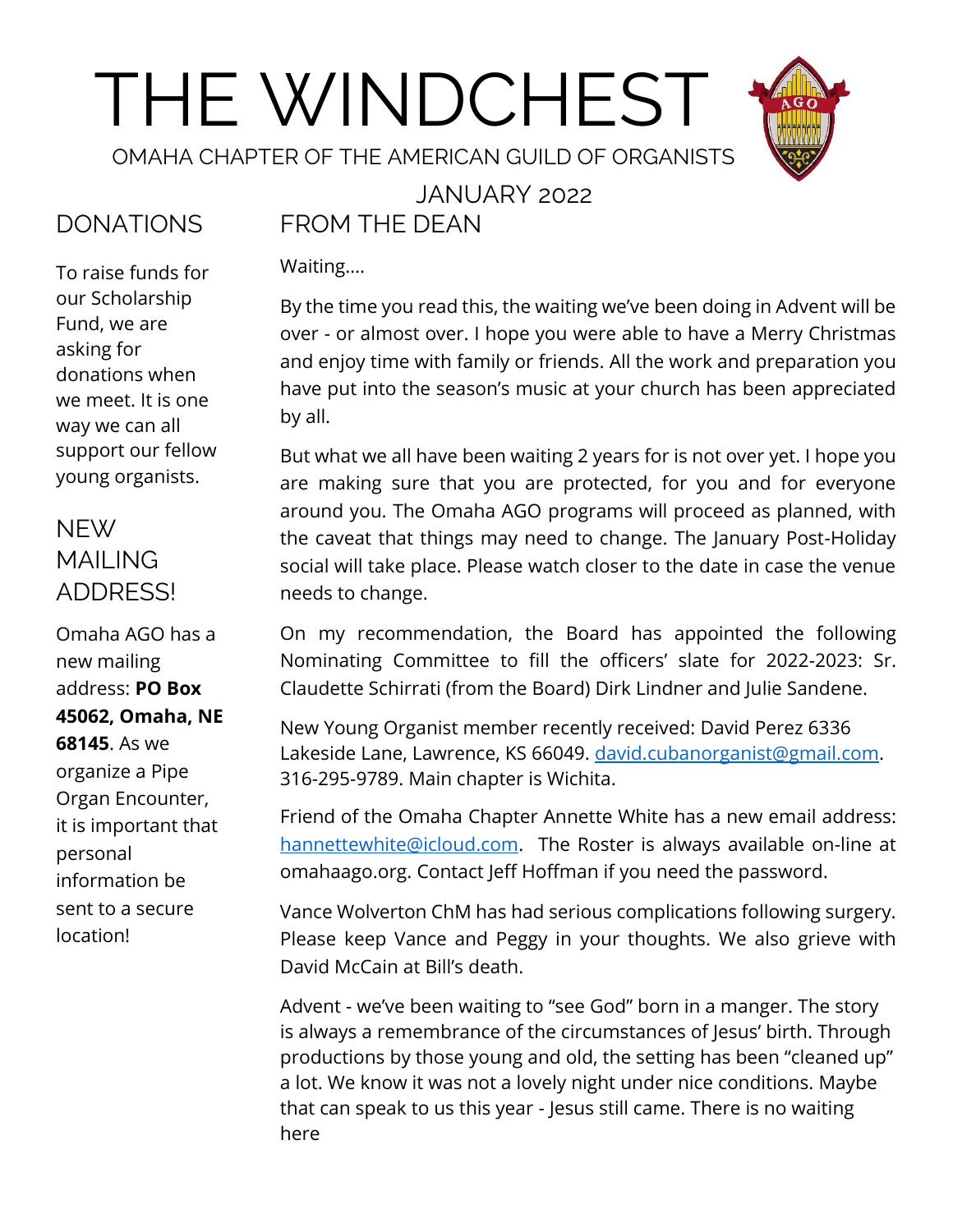#### FREE ORGAN SHOES!

I have a pair of mens size 10 Organmaster shoes that are free to anyone that would want them. My son used them when he was taking lessons and has outgrown them. They are practically new.

Stephen Sobota [mr2ba@icloud.co](mailto:mr2ba@icloud.com) [m](mailto:mr2ba@icloud.com) 402-669-0267

#### POE NEWS

Registration is open and two students have signed up so far! Now that the holidays are over the detailed planning will be completed.

Please let Jeff Hoffman know at 402-317-8887 or at [buildandencourag](mailto:buildandencourage@gmail.com) [e@gmail.com](mailto:buildandencourage@gmail.com) if you would like to help in any way!

- Jesus is with us now. He will be with us thoughout this Pandemic and beyond. I pray for you all as you plan the next part of the year, trying to be ready to always adapt. That's just how it is. If you need to talk with someone, if things get to be too hard, please call me 402-571-7945 and I will listen and get you in contact with someone trained to help. Know you are all important and, as an organization, we will support each other.

Get some rest and have a Happy New Year!

Jean Johnson, Dean

#### 2022 CHAPTER PROGRAMS

Sunday, January 9 – A wonderful winter event after the busy holiday season. Join your fellow chapter members at a post-holiday social featuring light refreshments, fellowship, and beautiful piano duets by two of our chapter's newer members, Peggy Wolverton and Mary Norton. We meet in the Lakeside Village Grand Hall, 17475 Frances Street, from 3:00 to 5:00 p.m. Enter Lakeside from 180<sup>th</sup> and Frances. Be sure to put the date on your calendar and bring a mask "just in case." If any changes need to be made due to COVID, watch your email for any possible developments.

Saturday, February 5 – Presentation on African-American organ and choral music by Dr. Marques Garrett. Dr. Garrett is a professor of choral music at UNL. We gather at First Christian Church with Ann Spangler as host, 10:00 a.m.

Saturday, March 5 – Registration Workshop led by Mark Kurtz at First United Methodist Church, 10:30 a.m. to 2:00 p.m. with lunch provided. Registration is an on-going challenge for all organists. Mark will be covering everything from the basics to fine tuning our registration choices. Open to all. Young organists are encouraged to attend.

Saturday, April 30 – "Pipes and Pizza," for young organists (as well as not-so-young organists) at Countryside Community Church, hosted by Alex Ritter, 10:30 a.m. to 12:30 p.m. If you are wanting a good introduction to the organ using a fine new instrument, this is the event you want to attend. Also open to piano students with an interest in the organ.